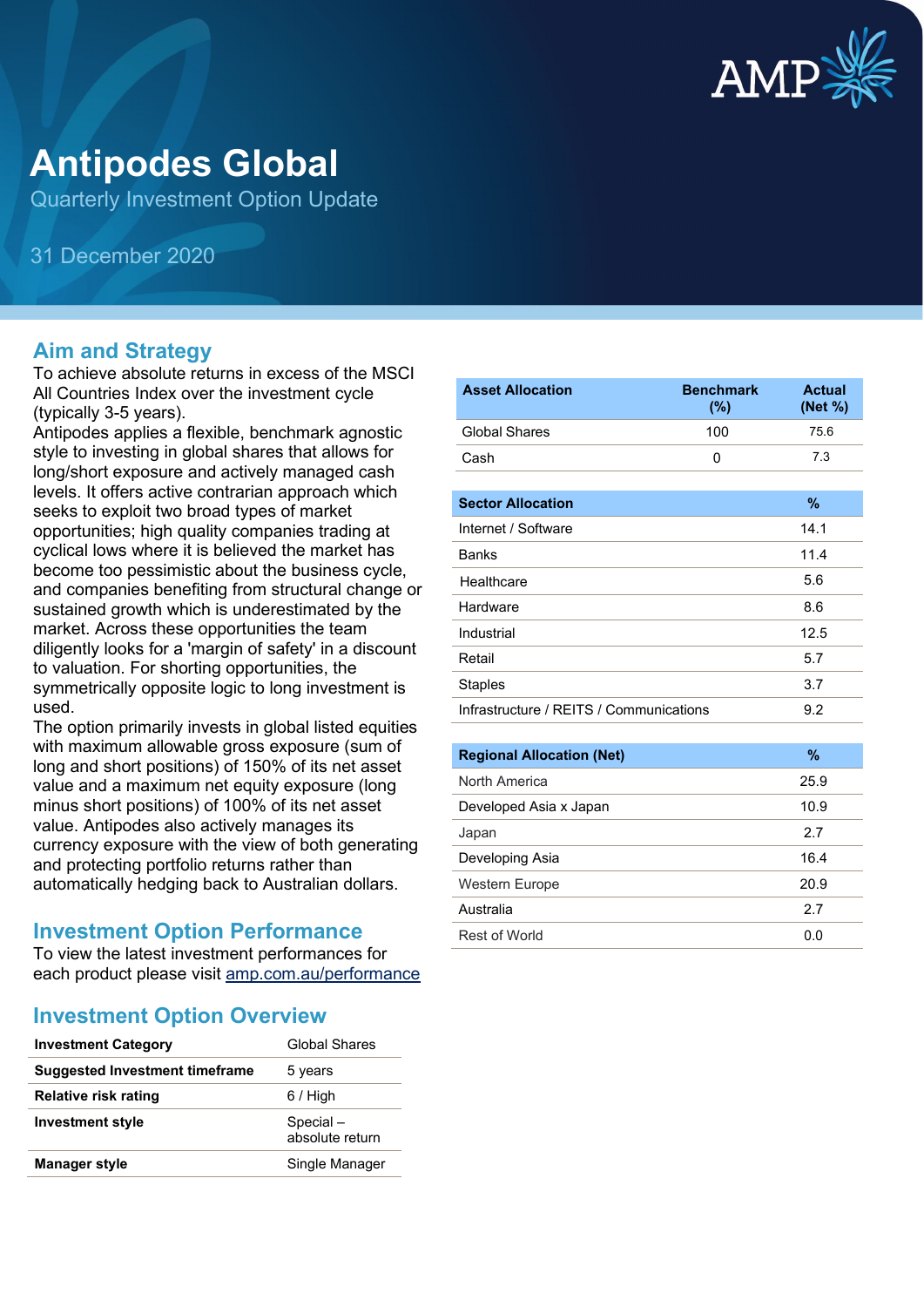## **Portfolio Summary**

• The strategy outperformed the MSCI All Country World Index in the December quarter.

### **Investment Option Commentary**

Key contributors to performance over the quarter included:

- Industrials cluster on a better outlook for economic growth following vaccine news. General Electric and Norsk Hydro led the broad move in the cluster, as GE stands to benefit from a normalisation in travel given its aerospace engines business accounted for two-thirds of earnings pre-COVID and Norsk Hydro has moved with the strength in the aluminium price.
- Consumer Cyclical Developed Markets (DM) cluster, including Capital One Financial and ING Groep on greater confidence around recovery in economic activity. Capital One and ING continue to report lower than feared credit losses. The market was disappointed by the ECB's limit on European banks' capital distributions, and recommendation to delay distributions until September 2021, and Antipodes await clarity from the US Federal Reserve regarding US banks' distributions post 1Q21. Regulatory approval to lift capital distributions would be a clear catalyst for re-rating US banks.
- Connectivity/Compute cluster including Samsung Electronics and TSMC as semiconductor demand across key end markets including handset, data centre, auto and PC continues to outpace expectations.

Key detractors to performance over the quarter included:

- Healthcare cluster, including Sanofi and Merck, as pharma stocks were impacted early in the quarter from the possibility of adverse drug pricing policies under a potential Democratic clean sweep in the US elections.
- Gold cluster, notably Newcrest, underperformed as the market exhibited a preference for cyclical stocks. For Newcrest specifically, a strong AUD proved a further headwind given local costs.
- Alibaba, Online Services Asia/EM cluster, on anticompetitive policies announced by the Chinese regulator.
- Shorts, which can act as a headwind in upward moving markets. The portfolio is short businesses that are expensive, vulnerable to competition and in many cases have highly geared balance sheets.

#### **Market Commentary**

Global equities were strong in the final quarter of 2020 (+14.7% in USD, +6.5% in AUD), closing the year at all-time highs as the US election result, positive COVID-19 vaccine news and the continued fiscal and monetary support from governments and central banks fuelled optimism on the recovery phase of the cycle. This was despite the pandemic taking a turn for the worse over the quarter, with new infections rising significantly in Europe and the US.

Against this backdrop, investors exhibited a bias towards cyclical stocks as economically sensitive sectors such as financials, energy and materials outperformed whilst more defensive sectors such as consumer staples, healthcare and utilities underperformed. There was a stylistic preference for low multiple - or value - stocks over growth and momentum.

#### **Outlook**

As news of COVID-19 vaccine trial progress arrived in Q4 2020, markets exhibited a preference for cyclical stocks. Their view is that as the global economy continues to emerge from the slowdown in to 2021 investment led stimulus will cement this rotation to the benefit of lower multiple stocks.

The vaccine rollout will play an important role in this rotation in to 2021. Though the new strain of COVID-19 has received much headline attention, mutations are expected in most viruses, including SARS-CoV-2. Importantly, there is no evidence to suggest that the currently authorised vaccines will not be effective against this strain. While vaccines can catalyse a cyclical rebound in economic activity, Antipodes see government directed investment spending as leading to a more permanent shift in investment preferences and a more durable stock picking market where extreme valuation multiple dispersion starts to converge.

Antipodes expect this transition to be accelerated in the US with the Democrats having pulled off a 'blue sweep' following the Georgia Senate runoffs, taking control of both the White House and Congress, providing a pathway to materially accelerate fiscal stimulus. The COVID relief package may be upsized and the blue sweep will likely bring forward investment stimulus. The market will be quick to price in additional stimulus reinforcing their views around a steepening yield curve, a stronger rotation into cyclical stocks and a weaker dollar.